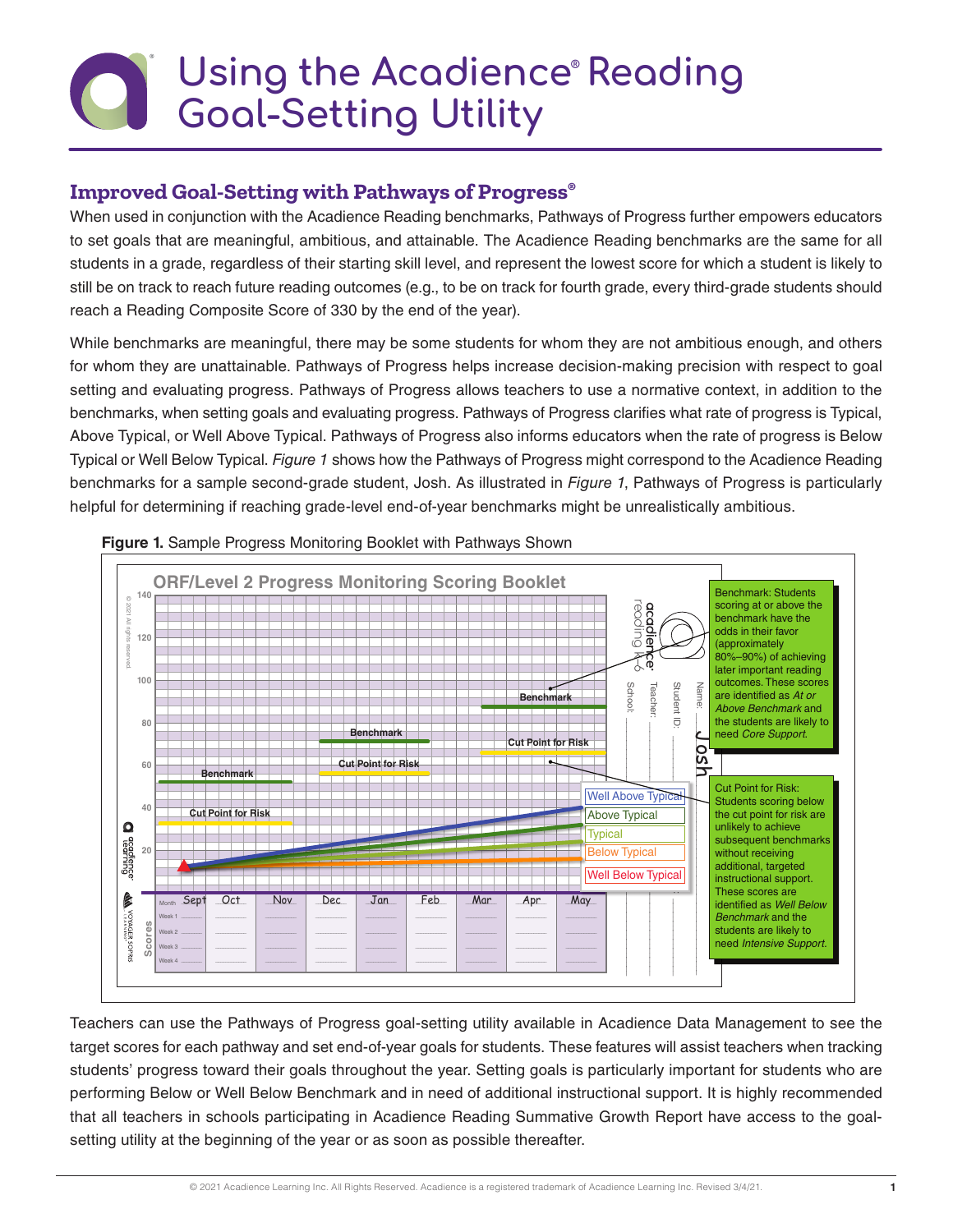Goal setting is a professional decision that should be made with several considerations in mind. Student goals should represent a professional judgment about a goal that is simultaneously meaningful, ambitious, and attainable. When setting goals, consider the following:

#### **1. What is a meaningful goal?**

- The big idea is to increase a student's odds of achieving important literacy outcomes in the future. Therefore, goals should be set with the intention of students exceeding, achieving, or coming as close as possible to their Acadience Reading grade-level benchmarks.
- Moving a student from Below Benchmark to At or Above Benchmark or moving a student from Well Below Benchmark to either Below Benchmark or to At or Above Benchmark represents a meaningful goal.

#### **2. What is an ambitious goal?**

- Above Typical Progress (Pathway 4) and Well Above Typical Progress (Pathway 5) represent ambitious goals. Below Typical Progress (Pathway 2) and Well Below Typical Progress (Pathway 1) are not considered ambitious goals.
- Typical Progress (Pathway 3) may be sufficient for students who are already At or Above Benchmark.
- Typical Progress may *not* be adequate for students who are likely to need additional support to achieve benchmarks.

#### **3. What is an attainable goal?**

- Goals in the Well Above Typical range may not always be attainable.
- Typical and Above Typical Progress are likely attainable. Well Below Typical and Below Typical Progress may be attainable, but are not ambitious or meaningful. Appropriate goals are both *attainable* and *ambitious*.
- It is important to consider what might be possible with a very effective, research-based intervention.

### **Goal-Setting Example: Tabitha**

This section illustrates how the Acadience Data Management goal-setting utility could be used to set goals for a thirdgrade student, Tabitha. This utility allows educators to set goals by considering Pathways of Progress information in conjunction with the Acadience Reading benchmarks.

At the beginning of third grade, Tabitha earned the following scores, most of which are below her grade-level benchmark:

- Reading Composite Score = 205 (Below Benchmark)
- ORF Words Correct = 65 (Below Benchmark)
- ORF Accuracy = 96% (At or Above Benchmark)
- ORF Retell = 14 (Below Benchmark)
- Retell Quality of Response Rating = 1 (Below Benchmark)
- Maze Adjusted Score = 6 (Below Benchmark)

To establish a goal for Tabitha, her teacher would need to consider what end-of-year goals would be meaningful, attainable, and ambitious.

- A meaningful goal will result in proficient reading At or Above Benchmark (i.e., reading for meaning, at an adequate rate, and with a high degree of accuracy).
- An attainable goal would be Typical or Above Typical Progress (Pathways 3 or 4) relative to students who began the year at a similar skill level.
- Because Tabitha is Below Benchmark, an ambitious goal of Above Typical Progress (Pathway 4) would be appropriate to bring her skills up to, or as close as possible to, benchmark.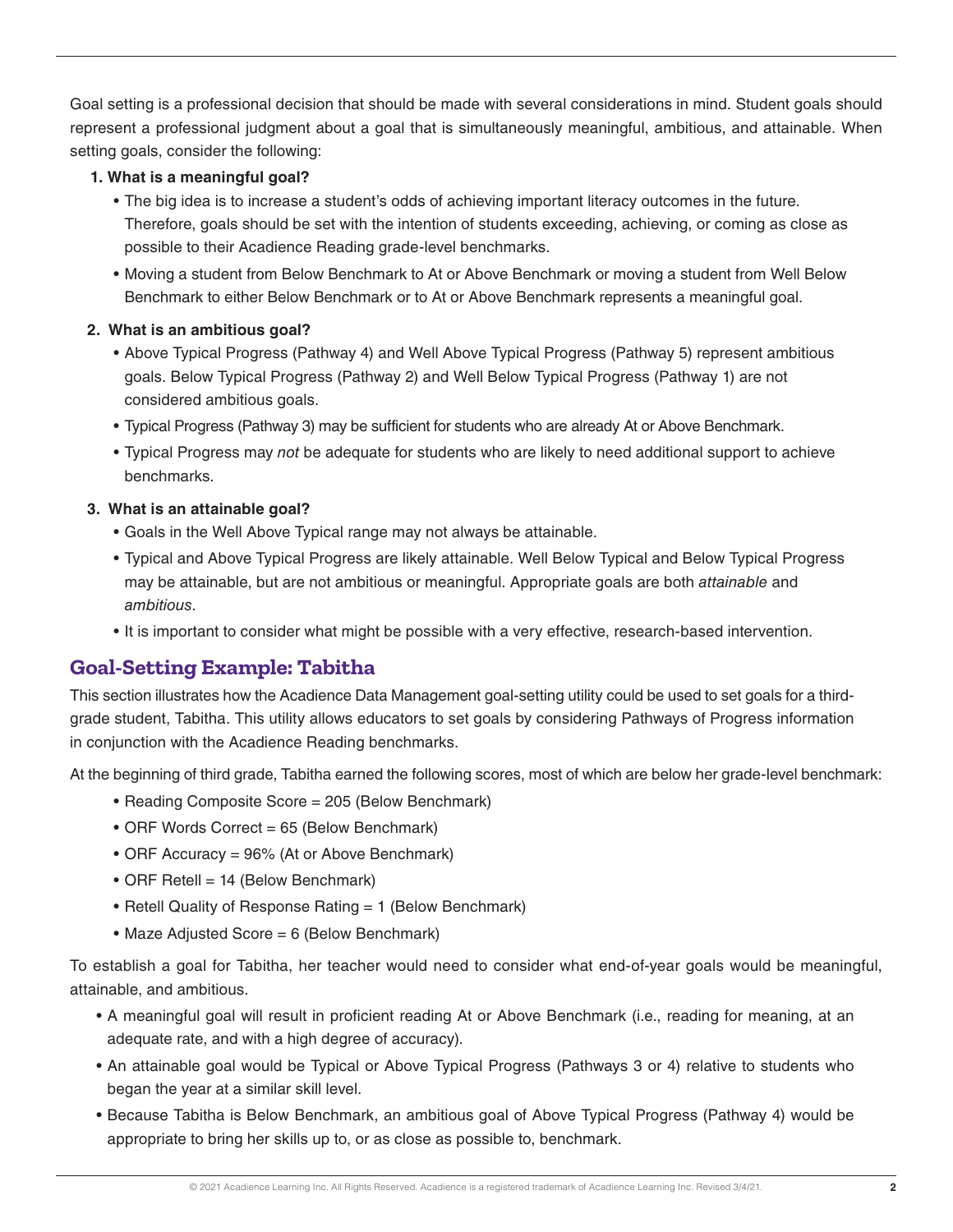*Figure 2* shows Tabitha's beginning-of-year Acadience Reading data as it would appear in the Acadience Data Management goal-setting utility. Tabitha's beginning-of-year Acadience Reading scores are listed on the left-hand side, including her Reading Composite Score (RCS) and the scores for each individual measure. The square next to each score represents the benchmark status of that score (i.e., open square indicates Well Below Benchmark, half-filled square indicates Below Benchmark, solid square indicates At or Above Benchmark).

| Tabitha                  |           |                      |              |
|--------------------------|-----------|----------------------|--------------|
| Beg of Year              |           |                      | End of Year  |
| Score                    |           | Pathways of Progress | Student Goal |
| <b>ORF Words Correct</b> | $65\Box$  | *****                |              |
| <b>ORF Accuracy</b>      | 96        | *****                |              |
| Retell                   | $14\Box$  | *****                |              |
| Maze                     | $6\Box$   | *****                |              |
| <b>RCS</b>               | $205\Box$ | *****                |              |

**Figure 2.** Acadience Data Management Goal-Setting Utility for Tabitha, a Third-Grade Student

To activate the goal-setting utility, the teacher clicks on Tabitha's name and boxes appear where the end-of-year goals can be entered for each measure (as shown in *Figure 3*).





To set a goal for a measure, the teacher selects (i.e., clicks on) that measure. The teacher will then see a screen that shows the five possible Pathways of Progress choices, a default score from the middle of each pathway, and the range of scores for each pathway. In *Figure 4*, the teacher believes Above Typical Progress is appropriate for Tabitha, so the teacher enters 106 as the end-of-year goal for the ORF Words Correct score (in the Above Typical Progress range).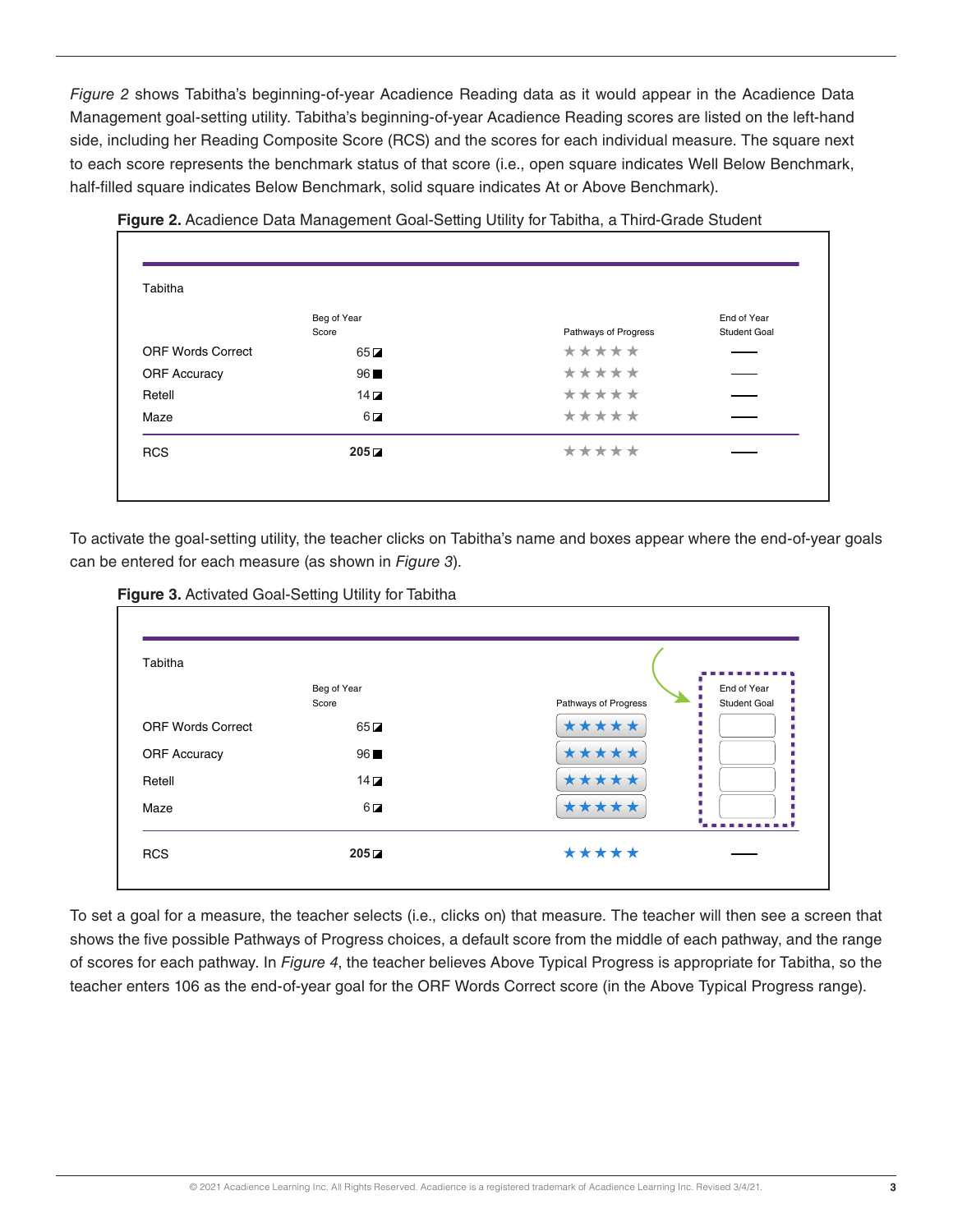#### **Figure 4.** ORF Goal Setting for Tabitha



*Figures 5–7* show the teacher setting Tabitha's goals on the other measures: ORF Accuracy, Retell, and Maze. Because the teacher believes that Above Typical Progress is both ambitious and attainable, all the end-of-year goals fall in the Above Typical Progress score range.



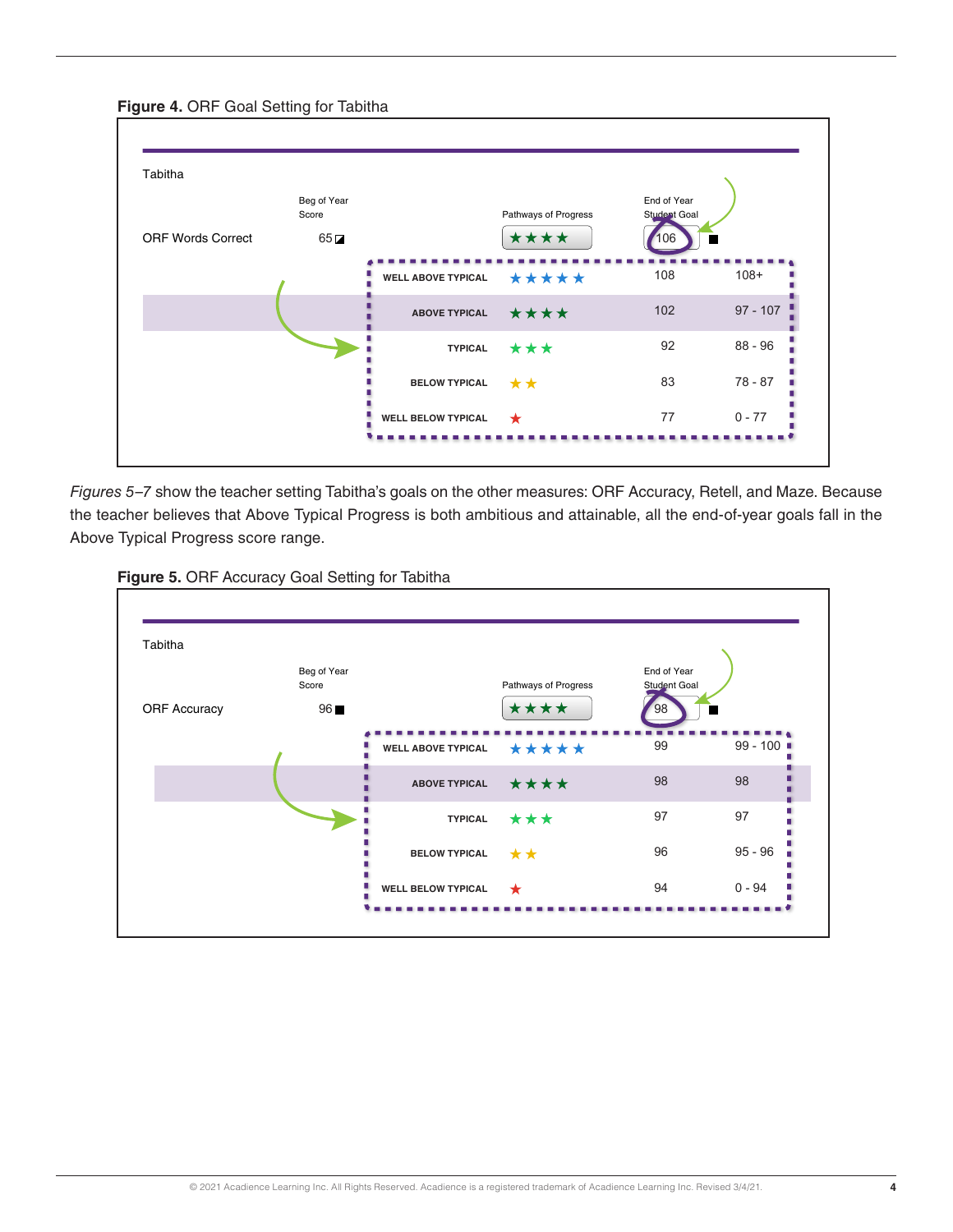

#### **Figure 6.** Retell Goal Setting for Tabitha



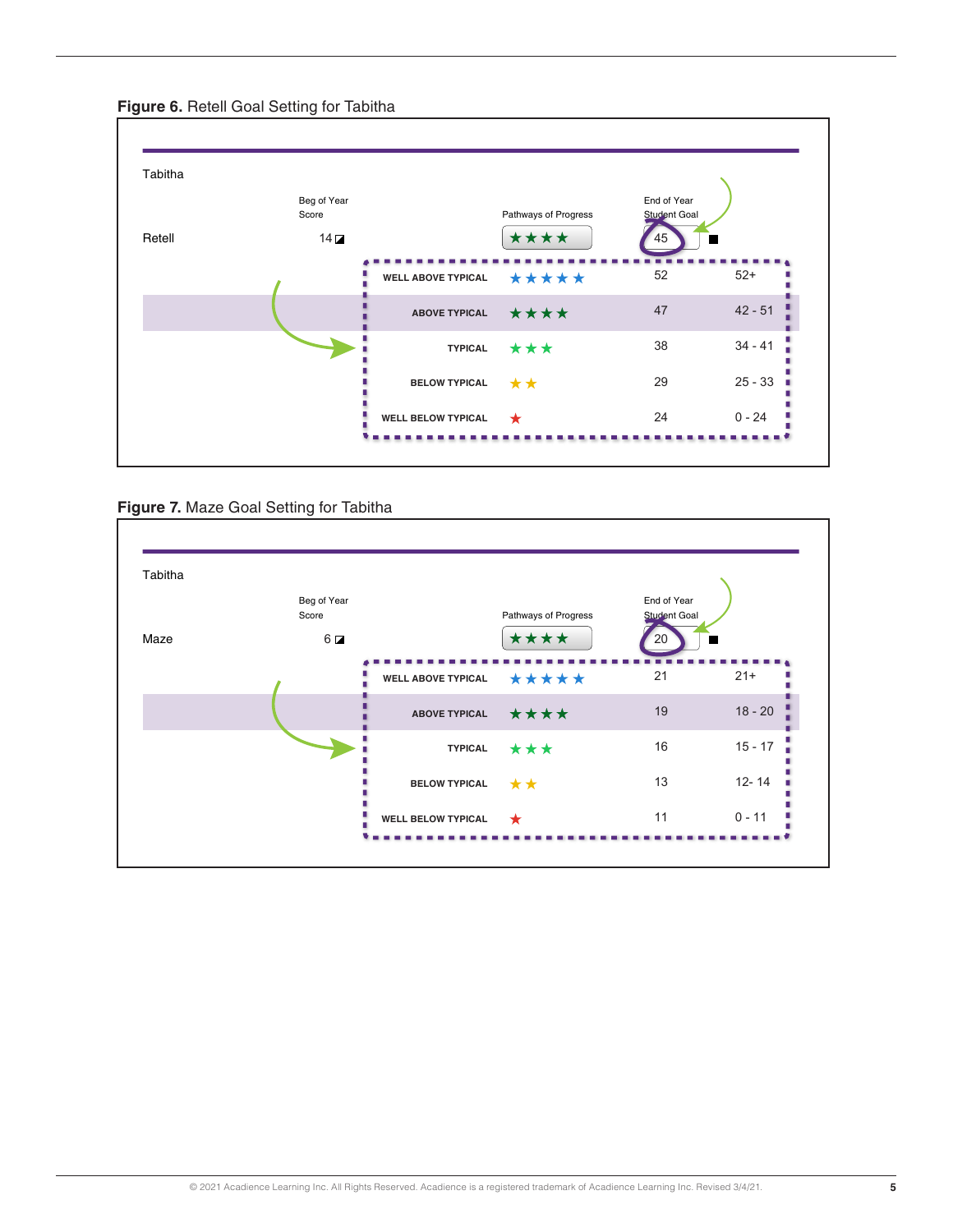Once goals for each component measure have been entered, the screen will appear as shown in *Figure 8*. All end-of-year goals are shown along with their associated pathway. In this example, all end-of-year goals for component measures and the RCS represent Above Typical Progress.



#### **Figure 8.** Completed Goal Setting for Tabitha

Based upon the end-of-year goal selections made using the goal-setting utility, Tabitha's end-of-year goal would be written as:

*By the end of the year, Tabitha will read aloud a third-grade ORF passage at a rate of 106 or more words correct per minute with at least 98% accuracy, and be able to talk about what she has read with a Retell score of at least 45 words. She will read a third-grade Maze passage silently for meaning and earn a score of at least 20.*

Tabitha's goal reflects important characteristics of proficient readers. Proficient readers are *reading for meaning, at an adequate rate,* and *with a high degree of accuracy.* All three of these components are essential. In an acquisition phase we may build accuracy first, but the goal is relative balance across these reading components.

Once goals have been established, that information can be transferred to the student's progress monitoring graphs, as shown for Tabitha in *Figure 9*. Her end-of-year goal for ORF, represented by the star, and all five Pathways of Progress borders are noted on the sample graph.